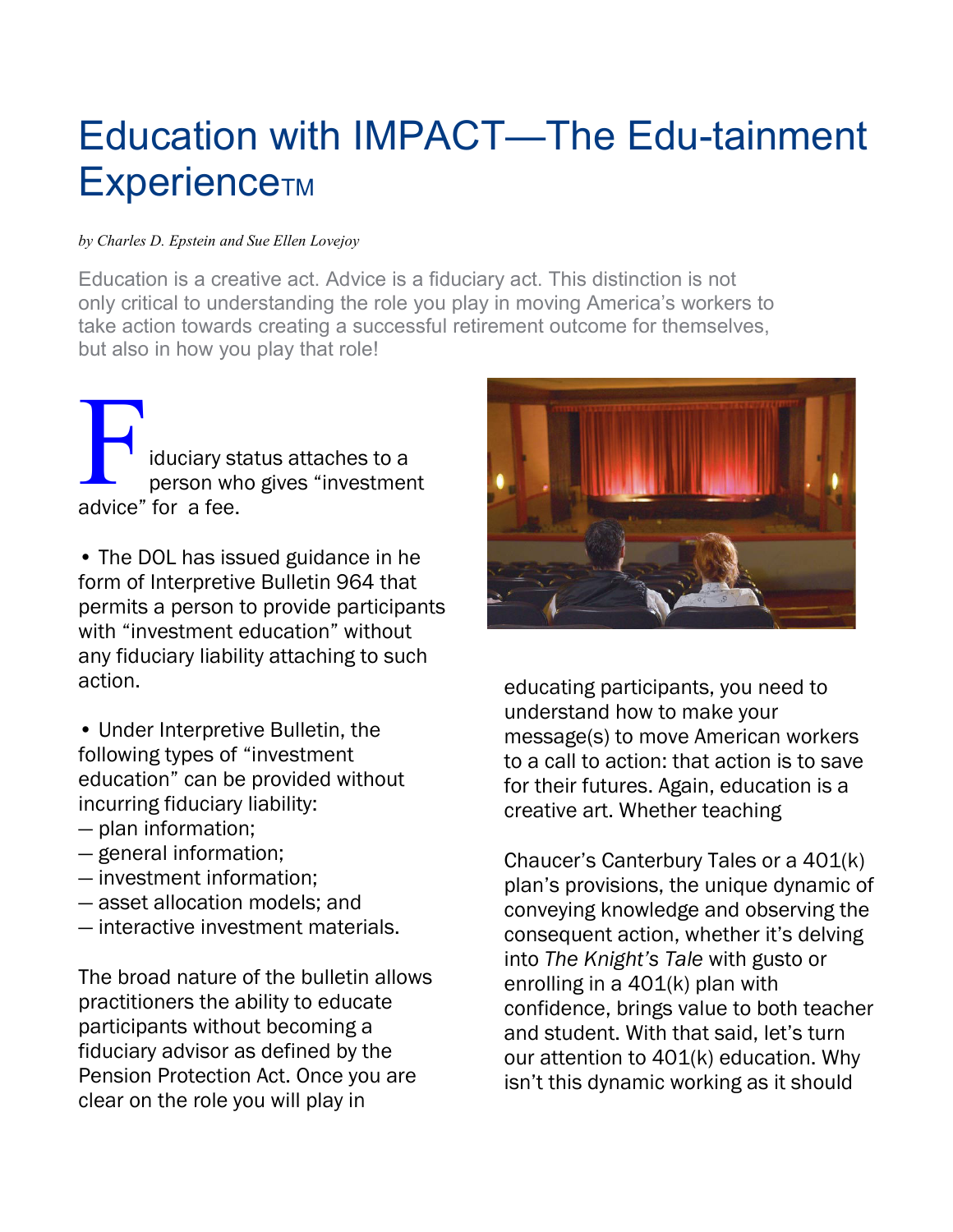in our industry? Where are we missing the mark? Alicia Munnell, in Coming Up Short, cites the following staggering statistics evidencing that employees are making mistakes at every step along the way: 26% of employees don't participate in their plan, more than 50% do not diversify appropriately for their age and risk tolerance, 48% simply cash out when changing jobs, and a mere 10% contribute the maximum amount allowed under their plan's provisions. What then is the character of current 401(k) education? Mainly, it seems to be about excess. Voluminous enrollment kits with charts, graphs, workbooks, calculators, glossy photographs of euphoric couples romping on beaches and an enrollment form (the one essential page) hidden in a back pocket behind more pages of investment choices. PowerPoint presentations—30 to 50 slides of charts and graphs detailing how long we're going to live and how poor we'll be if we don't mend our irresponsible ways. An educator speaking like Barrons reads, in betas, alphas, standard deviations and sector funds. In short, 401(k) education has deteriorated into a stiffly presented format in which employees are drowned in an infinite amount of information and instruction, much of which is inscrutable. To follow out our linguistic pattern, employees often respond by feeling intimidated, irritable and indecisive. How do we fix it? By first recognizing that all successful education is interactive by its very definition. All great entertainers and

entertainment enterprises, like Disney, MGM and Madison Avenue, understand that the "message" is the mantra. If you want to get shelfspace in the minds of your audience, to move them to action, you must:

• Know your audience better than they know themselves.

• Keep your message "simple and distinct."

• Entertain rather than enroll or educate!

We live in a YouTube society (MTV rules) where 15- and 30-second sound bites carry more impact than The New York Times Sunday Edition. Translation: less is more!

So how do you, as the Intelligent 401(k) Professional of the 21st Century, provide education with impact and create a memorable experience that moves participants to listen, learn and act?

We believe (and our combined 50 years of experience and quantifiable results prove) that it starts with having a welldefined education process, what we call The Edu-tainment ExperienceTM. There are six steps to this creative process:

#### Step One: The Plan Evaluator

Preparation is an integral part of a successful education effort. We begin by scheduling a meeting or conversation with the plan sponsor or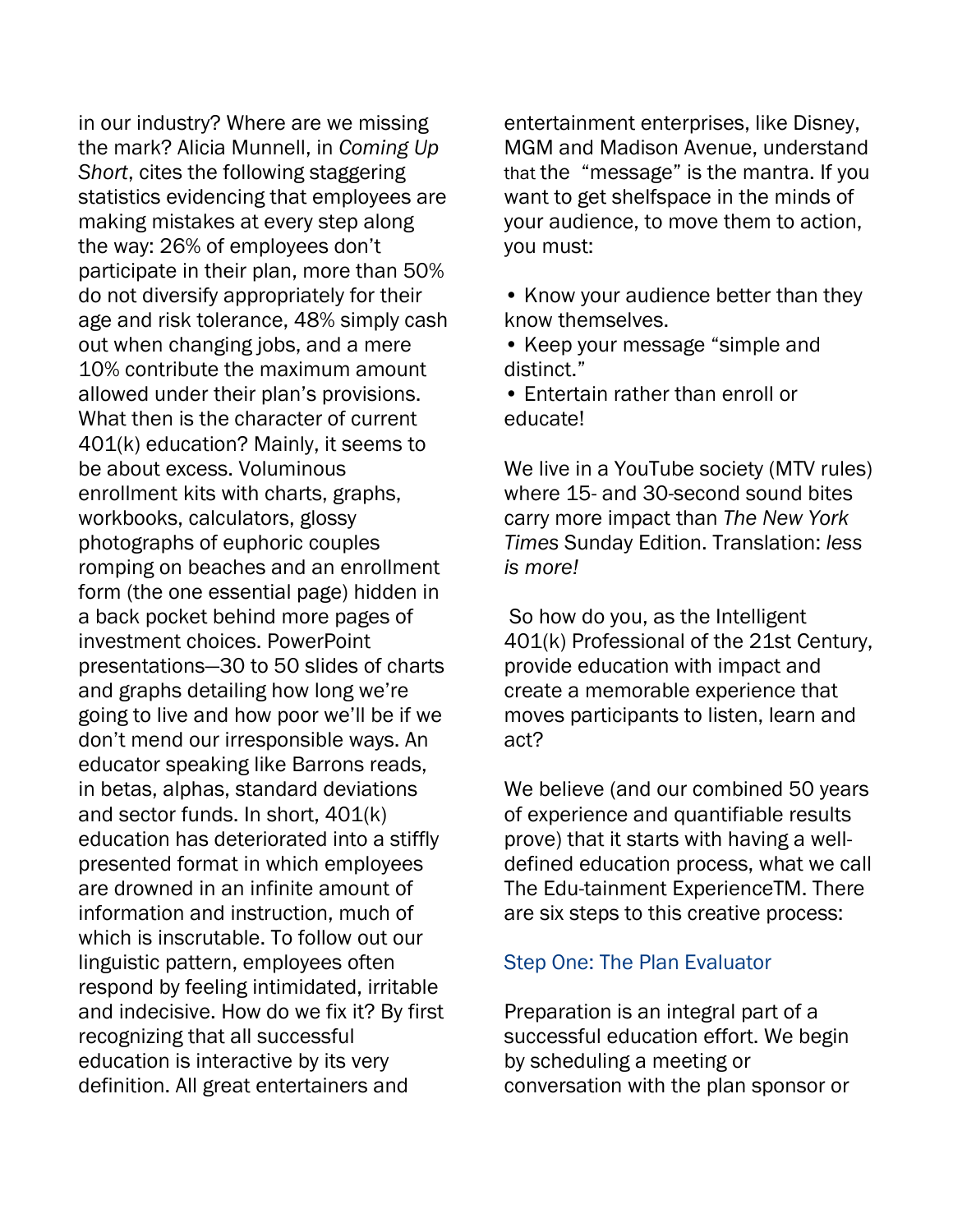human resources manager to obtain details about the plan with a view toward determining specific objectives for our presentation. A new plan has the straightforward objectives of assisting employees in understanding the tax advantages and plan features, explaining mapping and blackout periods if appropriate and encouraging participation. In existing plans, however, and let's be clear that education should be regular and ongoing even with older plans, objectives should be unique to that plan. Some of our questions to the plan sponsor will be "What is the participation rate? What is the average deferral rate? How well are assets spread among investment choices?" We also want to know about loan behavior, how many participants rebalance, if terminated employees are rolling assets over to IRAs or cashing out. Is the company interested in making changes to its plan? With a thorough overview of the plan, we are taking an important step in narrowing our educational focus to the several most important issues of that company based on its demographics and employee behaviors.

### Step Two: The Participant Evaluator

We now consider the plan from the employee's perspective allowing us to hone our focus even more sharply. What kind of company is this and who are its employees? Is there an executive management team as well as a group of hourly wage employees? Are employees highly educated and technical? Or is

this a manufacturing company or nursing home with many lower-income employees? What questions are participants asking, what is their level of financial sophistication, why are employees not participating in the plan and how well do they understand their plan? Are there company decisions that have negatively impacted participation (i.e., recent layoffs, absence of a match and change in ownership)?

With the collection of both plan-specific data and employee composition and behavior data, we have a strong indication of the direction our 401(k) education should take. Now we are ready to customize and target—two more essential ingredients in a successful education campaign.

#### Step Three: The Customizor

Taking what we have learned from the plan sponsor, what actions do we want to move employees toward and/or what information do employees need to more fully understand their plan? These are some actions/issues we might concentrate on:

- Increase participation rates;
- Increase deferral rates:
- Impact investment diversification;
- Revisit loan issue—discussion of consequences and costs;
- Discuss importance of rebalancing;
- Communicate plan changes: investment additions or deletions,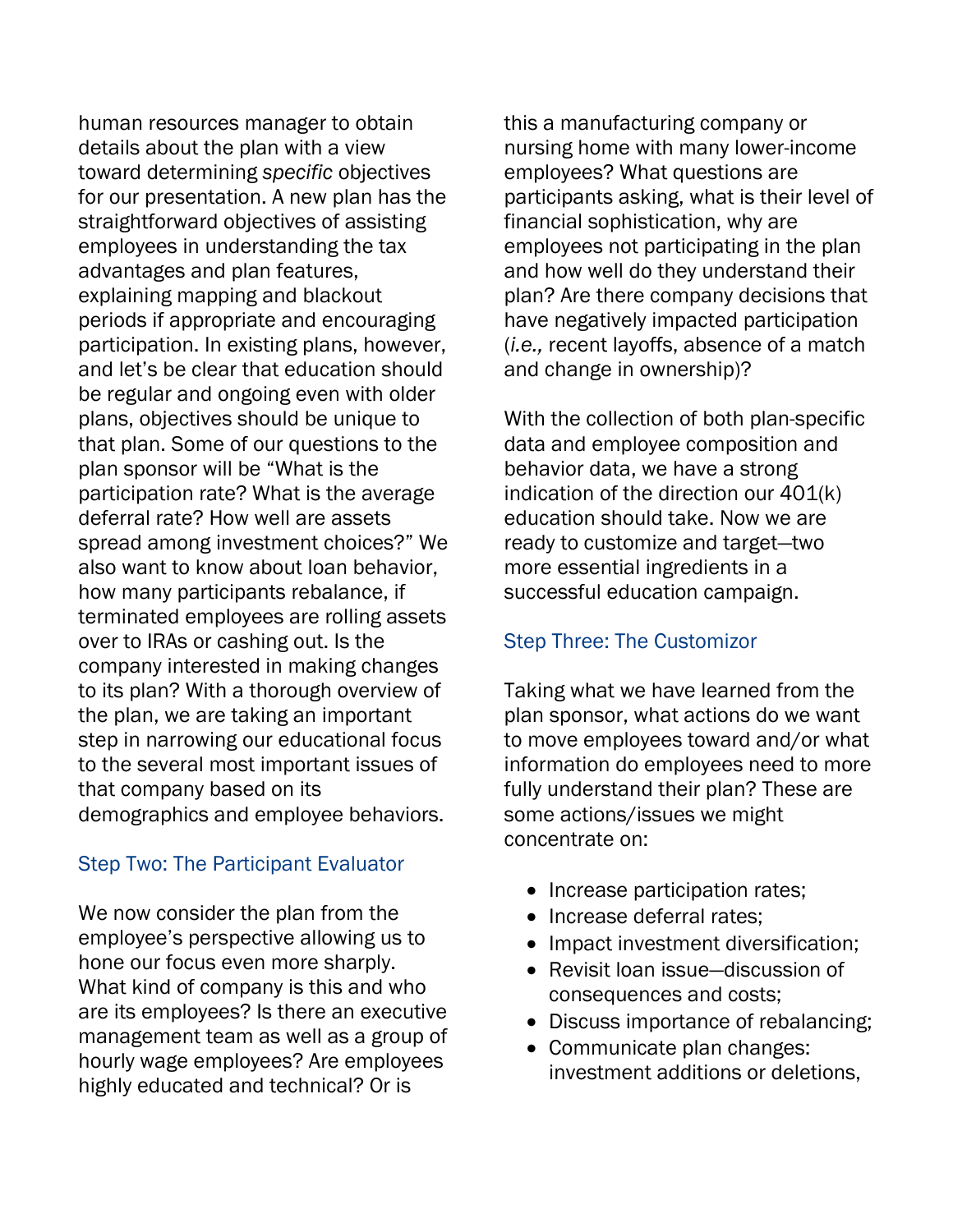safe harbor match, Roth 401(k) provision; and

• Distribution behaviors of terminated employees.

## Step Four: Program Targeting

Every great TV station programmer understands their job is to provide the best programming to their targeted audience to increase their chances of capturing a large percent of the viewing audience. The same approach works when creating your 401(k) programming. Segmenting different populations of employees allows us to convey to each group the message most important to them. After all, why bore current participants with the tax advantages and entry dates for their plan. Conversely, why deconstruct investments and explain growth and value strategies to a newly eligible 25 year-old employee who just wants to enroll? Focus the message. Optimal learning occurs when relevant information is offered in small, digestible bites. Here are some examples of targeting:

- New and non-participating employees;
- Current participants;
- Participants with low deferral rates;
- Participants with 30% of assets in GIC and/or money market funds;
- Participants with diversification in fewer than three funds;
- Participants with multiple loans;
- Participants age 55 and older; and

• Female participants—research has shown significant gender issues with regard to longevity, salary discrepancies and saving/investing behaviors.

#### Step Five: The Edu-tainment™ Phase

Let's circle back to the Chaucer analogy for a moment. Where did most of us initially hear of Chaucer, the Wife of Bath, Middle English? A classroom setting (most likely in college, where many of us sat glassy-eyed or napping)? And how are we presenting 401(k) education to adults today? In a replication of that structured academic environment. We've labeled this the Formal Fallacy, the assumption that employees learn best if the educator wears a pinstripe suit and stands in front of a lectern for an hour.

Those 40-page enrollment kits will probably wind up in the trash and the bar charts from the 50-slide PowerPoint presentation will never be the topic of dinner conversations, but you as a personality have the ability to leave employees with a memorable moment or two.

Louis Rukeyser's successful Public Television program was based on three principles: know what you're talking about, speak English and develop some flair. You have to bring them to the tent. Flair can reveal itself in a powerful anecdote, a creative demonstration and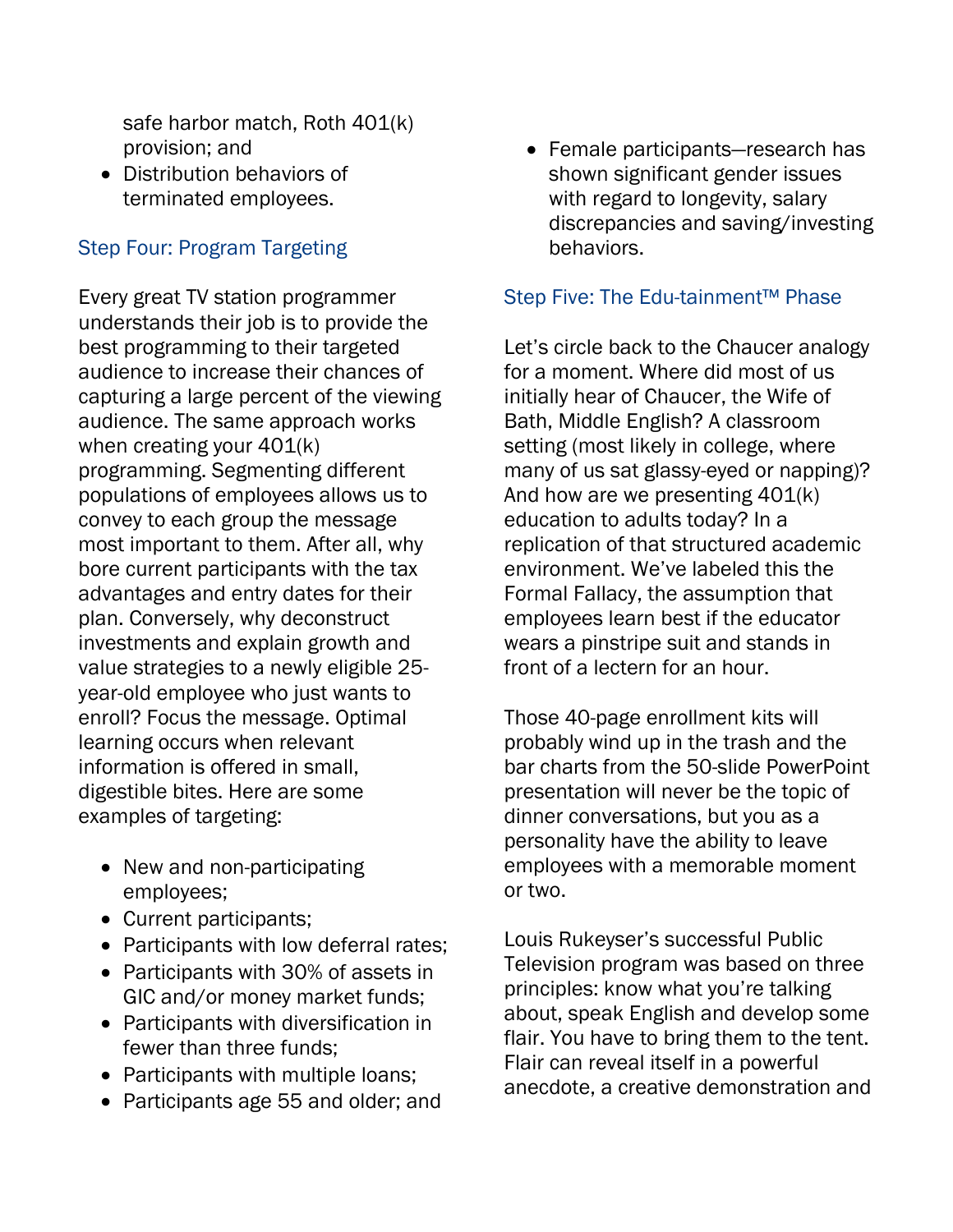an innovative approach. Bring yourself to each presentation. Be resourceful.

Here is one strategy that works for us, and one that may foster your own imaginative exercises. First, create an inviting environment for America's worker. Remember the majority of working America, when notified of a 401(k) meeting, arrive prepared to "nap" for the next hour, as they have already been lullabyed to sleep by the past presenter who turned out the lights for 60 minutes and droned on with dull slides about the 401(k) plan's 50 investment options! Your job is to break participants out of the "old mold" and wow them. In the moment, you do this first by creating a space that sets the "rock" stage. Arrive early. Prep the room. We actually play music and dress up the cafeteria or factory warehouse with eye-catching scenery and artwork. The immediate impact is that employees walk into a "space" where their senses tell them "something new and different" is about to happen so "listen up!" Next, spend a few minutes getting in a relationship with an employee or two with some casual conversation (many will engage you about the music you've chosen to play.) Remember the name of one of those employees, let's say it's Stan, and jot it down on an envelope. Inside the envelope, insert a facsimile check written to this individual in the amount of \$1,500. Sign the company name and seal the envelope. You have done your homework on this plan and know that

the company match is 50% of the first 6% of deferral. You also know that most employees in Stan's position are making in the range of \$50,000 a year. So during the presentation, while reviewing the plan features, actually present this envelope to Stan and ask him to open it (this act is most effective if handled with a certain aplomb). As he stares at the check in disbelief, this point is where we caution you not to make the facsimile look too real, ask Stan how often he receives a check for \$1,500 made out to him. Stan will undoubtedly reply, "Never!" You and Stan are now interacting in a minidrama that has the rapt attention of everyone in the room. This moment is the perfect moment to make the case for a 6% participation rate in order to receive the company match AND you are doing it in a way that will not easily be forgotten.

The entertainment phase embraces both the message and the messenger. Make it real—the check exercise. Make it fun—turn it into a game in which participants are asked questions about their plan and rewarded with chocolates for correct answers. Make it memorable—we all remember a favorite teacher.

#### Step Six: The Valuator

Develop a timeline of employee meetings — quarterly, semi-annually, annually—and a schedule of the issues to be addressed and the actions to be